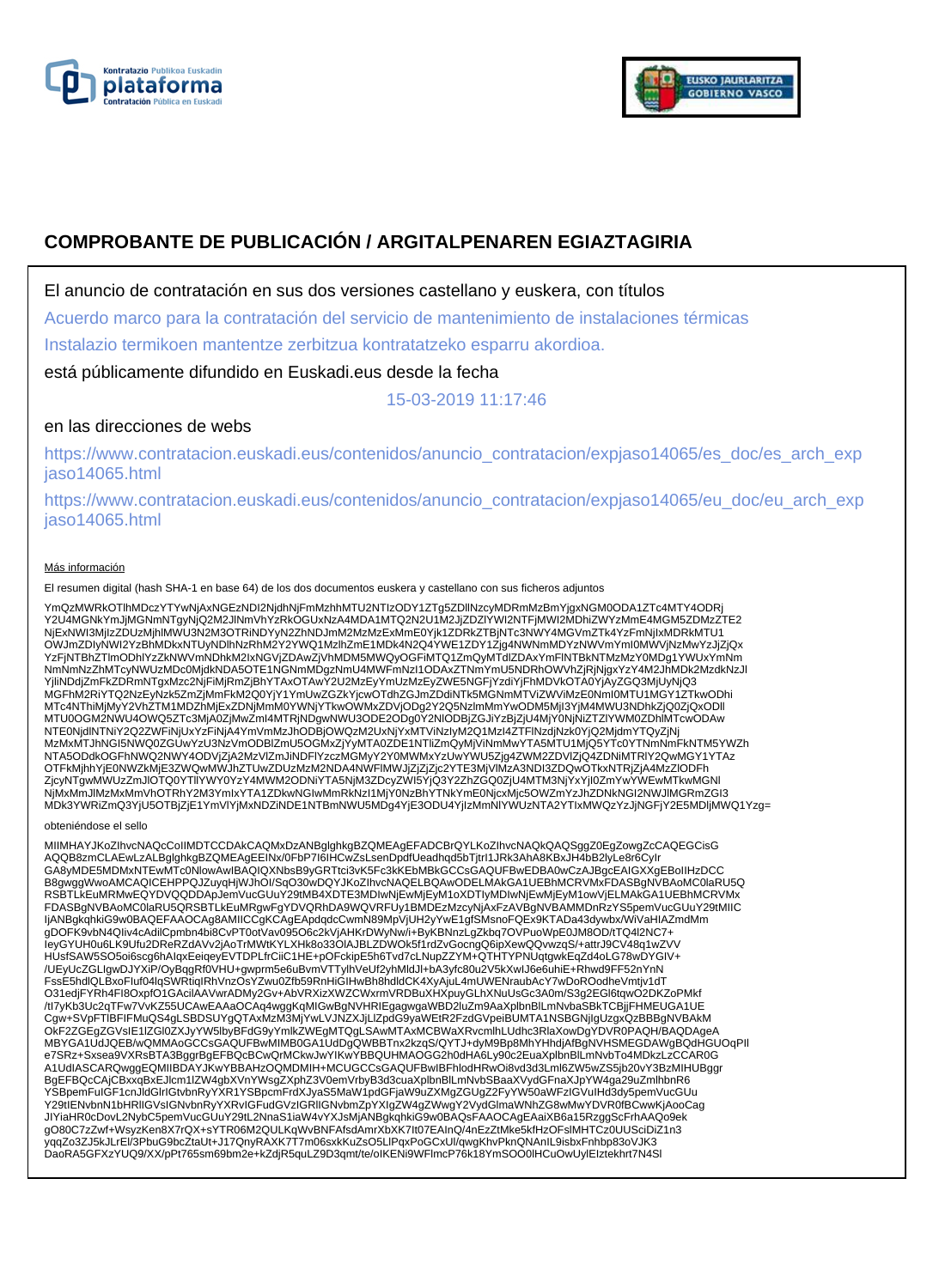



vYNwCBKRKGskVI/c3kDzvXq9yrvIifUaft/Vpo8DuQpojwNy9phXfr263mtYCIrHcLb+qe4AX5patRCXhzFnJPdUkMUnzThUj6bD<br>2P231EPSy4qvgKCXmAxCyW6To3LCa+IhhmzhcrZFDShO4U+mTJBQSNNZS8gdVyLO1L1LU5zioaAo6vdtlRL/fZE/QY3nBw2wwq22 t+8o98Tl2ck2fHQgpDpYYzI9r40OL77d9R0muOnITHbPumy1A5xp/Sgumk6ftoXL9+7TP4LV4xP/1TbhR5eBdfKXmt6oO7xpFghy zzGBO38uC4SWXRQhrfUAgoZ+alLen9phd3YimwA/CDoaUUCiOhiaQsqukUYxggNxMIIDbQIBATBMMDgxCzAJBgNVBAYTAkVTMRQw EgYDVQQKDAtJWkVOUEUgUy5BLjETMBEGA1UEAwwKSXplbnBlLmNvbQlQc89Alm7KoeNYmE4j9Ko7fTANBglghkgBZQMEAgEFAKCB 9zAaBgkqhkiG9w0BCQMxDQYLKoZIhvcNAQkQAQQwHAYJKoZIhvcNAQkFMQ8XDTE5MDMxNTEwMTc0NlowLwYJKoZIhvcNAQkEMSIE IBVGNEoDHtpDoxjqz457yhalePj8OtBeC6wG+5K+nyNqMIGJBgsqhkiG9w0BCRACLzF6MHgwdjB0BCDNdwo7pQBbrD9u8p5/pMe+<br>oe9BvlISU1baDdGPBFySGTBQMDykOjA4MQswCQYDVQQGEwJFUzEUMBIGA1UECgwLSVpFTIBFIFMuQS4xEzARBgNVBAMMCkl6ZW5w SQuF6gvgjnWf0inV4Yy3z/a4BnKvvmb7RyHJk1kOAp1YHZK0LqEWYreWV6g04jjALZb/72s1e410etVf6K8mAVZCP04ECZTN3hvn 8yT+cM39BrrKJo7QhhBQRUTECJteOYrF9rl1lj8roF9PTvoa7RjEi781y5r+9gzuMCm6x0A8B8PBHc6bYwQEbPcx/pGePbA2iG/G B+ivLtDu4UVf4sTNU556jBU2z3CZgy/dUNSO1kP6gO0796oZWIRV05iU4O99+wm4j7iwhyMFZXl8WjhjV4JhbjJw2YrAGVw9tsbA sQ89vgUGrjNYFPcIgnPiKiHwmPUrirHHaYUkmITF243yaW2PdWs/zJCKLON38rXWlio33ly2aAKaKGl42hI2fPBV+oayK6jY3xJ3 76AHuULweGGUm8nb8oofVAuU9RI1O4KbRPBFIkhLiZwDaWwDQpO2CJi6vd62l02GTq3+wC9IEmNcl2ERrWUsD+98NMBuoyYO/IfE evFCcnAbJkxgTGZtjrsUvy1q3jy39PH78m9Caio=

## Kontratuaren iragarkia, gaztelaniaz eta eskaraz, izenburuekin

Acuerdo marco para la contratación del servicio de mantenimiento de instalaciones térmicas

Instalazio termikoen mantentze zerbitzua kontratatzeko esparru akordioa.

Euskadi.eus webgunean argitaratzen da data honetatik

2019-03-15 11:17:46

### web hauen helbideetan

https://www.contratacion.euskadi.eus/contenidos/anuncio\_contratacion/expjaso14065/es\_doc/es\_arch\_exp jaso14065.html

https://www.contratacion.euskadi.eus/contenidos/anuncio\_contratacion/expjaso14065/eu\_doc/eu\_arch\_exp iaso14065.html

#### Informazio gehiago

Bi dokumentuen (euskara eta gaztelania) laburpen digitala (hash SHA-1, 64 oinarriarekin), erantsitako fitxategiekin

YmQzMWRkOTlhMDczYTYwNjAxNGEzNDI2NjdhNjFmMzhhMTU2NTIzODY1ZTg5ZDllNzcyMDRmMzBmYjgxNGM0ODA1ZTc4MTY4ODRj NmNmNzZhMTcyNWUzMDc0MjdkNDA5OTE1NGNmMDgzNmU4MWFmNzI1ODAxZTNmYmU5NDRhOWVhZjRjNjgxYzY4M2JhMDk2MzdkNzJl YjliNDdjZmFkZDRmNTgxMzc2NjFiMjRmZjBhYTAxOTAwY2U2MzEyYmUzMzEyZWE5NGFjYzdiYjFhMDVkOTA0YjAyZGQ3MjUyNjQ3 MGFhM2RIYTQ2NzEyNzk5ZmZjMmFkM2Q0YjY1YmUwZGZkYjcwOTdhZGJmZDdiNTk5MGNmMTViZWViMzE0NmI0MTU1MGY1ZTkwODhi MTc4NThiMjMyY2VhZTM1MDZhMjExZDNjMmM0YWNjYTkwOWMxZDVjODg2Y2Q5NzlmMmYwODM5MjI3YjM4MWU3NDhkZjQ0ZjQxODll MTU0OGM2NWU4OWQ5ZTc3MjA0ZjMwZmI4MTRjNDgwNWU3ODE2ODg0Y2NIODBjZGJiYzBjZjU4MjY0NjNiZTZIYWM0ZDhlMTcwODAw<br>NTE0NjdINTNiY2Q2ZWFiNjUxYzFiNjA4YmVmMzJhODBjOWQzM2UxNjYxMTViNzIyM2Q1MzI4ZTFINzdjNzk0YjQ2MjdmYTQyZjNj www.com/www.com/www.com/www.com/www.com/www.com/www.com/www.com/www.com/www.com/www.com/www.com/www.com/www.com/<br>N2MxMTJhNGI5NWQ0ZGUwYzU3NzVmODBIZmU5OGMxZjYyMTA0ZDE1NTliZmQyMjViNmMwYTA5MTU1MjQ5YTc0YTNmNmFkNTM5YWZh<br>NTA5ODd OTFKMihhYjE0NWZkMjE3ZWQwMWJhZTUwZDUzMzM2NDA4NWFIMWJjZjZjcjc2YTE3MjVIMzA3NDI3ZDQwOTkxNTRjZjA4MzZIODFh ZjcyNTgwMWUzZmJIOTQ0YTIIYWY0YzY4MWM2ODNIYTA5NjM3ZDcyZWI5YjQ3Y2ZhZGQ0ZjU4MTM3NjYxYjI0ZmYwYWEwMTkwMGNI NjMxMmJlMzMxMmVhOTRhY2M3YmlxYTA1ZDkwNGlwMmRkNzl1MjY0NzBhYTNkYmE0NjcxMjc5OWZmYzJhZDNkNGl2NWJlMGRmZGl3 MDk3YWRiZmQ3YjU5OTBjZjE1YmVlYjMxNDZiNDE1NTBmNWU5MDg4YjE3ODU4YjIzMmNlYWUzNTA2YTIxMWQzYzJjNGFjY2E5MDljMWQ1Yzg=

denboran digitalki zigilatu zuena

zigilua lortzen

MIIMHAYJKoZIhvcNAQcCoIIMDTCCDAkCAQMxDzANBglghkgBZQMEAgEFADCBrQYLKoZIhvcNAQkQAQSggZ0EgZowgZcCAQEGCisG AQQB8zmCLAEwLzALBglghkgBZQMEAgEEINx/0FbP7i6iHCwZsLsenDpdfUeadhqd5bTjtrl1JRk3AhA8KBxJH4bB2lyLe8roCyIr<br>GA8yMDE5MDMxNTEwMTc0NlowAwIBAQIQXNbsB9yGRTtci3vK5Fc3kKEbMBkGCCsGAQUFBwEDBA0wCzAJBgcEAIGXXgEBoIIHzDCC B8qwqqWwoAMCAQICEHPPQJZuvqHiWJhOI/SqO30wDQYJKoZIhvcNAQELBQAwODELMAkGA1UEBhMCRVMxFDASBqNVBAoMC0laRU5Q